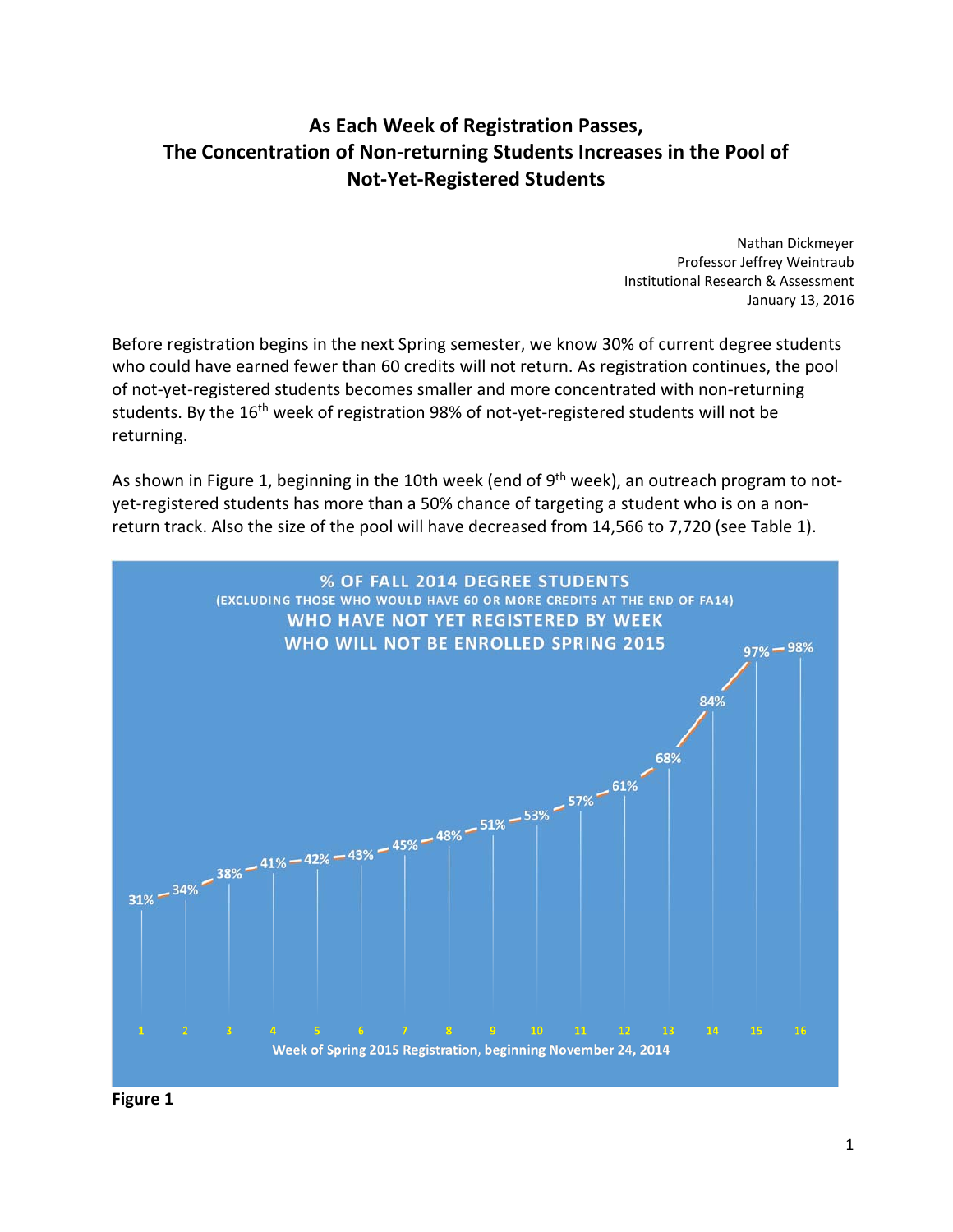| <b>Week of Spring 15</b><br><b>Registration-First</b> | % Not Registered<br><b>Who Will Not</b> | # Not Registered<br><b>Who Will Not</b> | # Not Registered       | <b>Total Not</b><br><b>Registered</b> |
|-------------------------------------------------------|-----------------------------------------|-----------------------------------------|------------------------|---------------------------------------|
| <b>Monday 11-24-14</b>                                | Return                                  | Return                                  | <b>Who Will Return</b> | Pool                                  |
| 1                                                     | 31%                                     | 4,491                                   | 10,075                 | 14,566                                |
| $\overline{2}$                                        | 34%                                     | 4,385                                   | 8,688                  | 13,073                                |
| 3                                                     | 38%                                     | 4,241                                   | 6,977                  | 11,218                                |
| 4                                                     | 41%                                     | 4,143                                   | 6,070                  | 10,213                                |
| 5                                                     | 42%                                     | 4,104                                   | 5,751                  | 9,855                                 |
| 6                                                     | 43%                                     | 4,072                                   | 5,455                  | 9,527                                 |
| 7                                                     | 45%                                     | 4,009                                   | 4,830                  | 8,839                                 |
| 8                                                     | 48%                                     | 3,959                                   | 4,316                  | 8,275                                 |
| 9                                                     | 51%                                     | 3,915                                   | 3,805                  | 7,720                                 |
| 10                                                    | 53%                                     | 3,861                                   | 3,398                  | 7,259                                 |
| 11                                                    | 57%                                     | 3,812                                   | 2,877                  | 6,689                                 |
| 12                                                    | 61%                                     | 3,751                                   | 2,402                  | 6,153                                 |
| 13                                                    | 68%                                     | 3,685                                   | 1,714                  | 5,399                                 |
| 14                                                    | 84%                                     | 3,531                                   | 697                    | 4,228                                 |
| 15                                                    | 97%                                     | 3,435                                   | 119                    | 3,554                                 |
| 16                                                    | 98%                                     | 3,421                                   | 76                     | 3,497                                 |

## **Table 1**

 The changes by week in Table 1 are shown graphically in Figure 2. Note that 76 not‐yet‐registered students after 16 weeks of registration later registered and were counted as returned. These students could have registered later for session II only.

 Table 2 explains why the number of not‐yet‐registered students decreases from 4,491 to 3,421. These 1,070 students (plus the 28 who registered in week 1, giving the 1098 shown in Table 2) are students who register (taking them out of the "not‐yet‐registered" group) but then do not return. Some of these students dropped all courses, while others may have simply not returned without officially dropping their registered courses.

 Table 2 also shows the increasing likelihood that a student registering later will not return. Still, even the last registering group has approximately the same return rate (33%) as the beginning 100% not‐yet‐registered group (30%).

 We also investigated whether looking at only those who had been attending in the not‐yet‐ registered group helped isolate non‐returning students. That is, we excluded students who had not yet registered in any week who also had not attended any class in the last two weeks. Excluding absent students, however, decreased our accuracy of prediction because more 14‐day‐ absent students returned than did not return. We thus excluded many of the wrong students.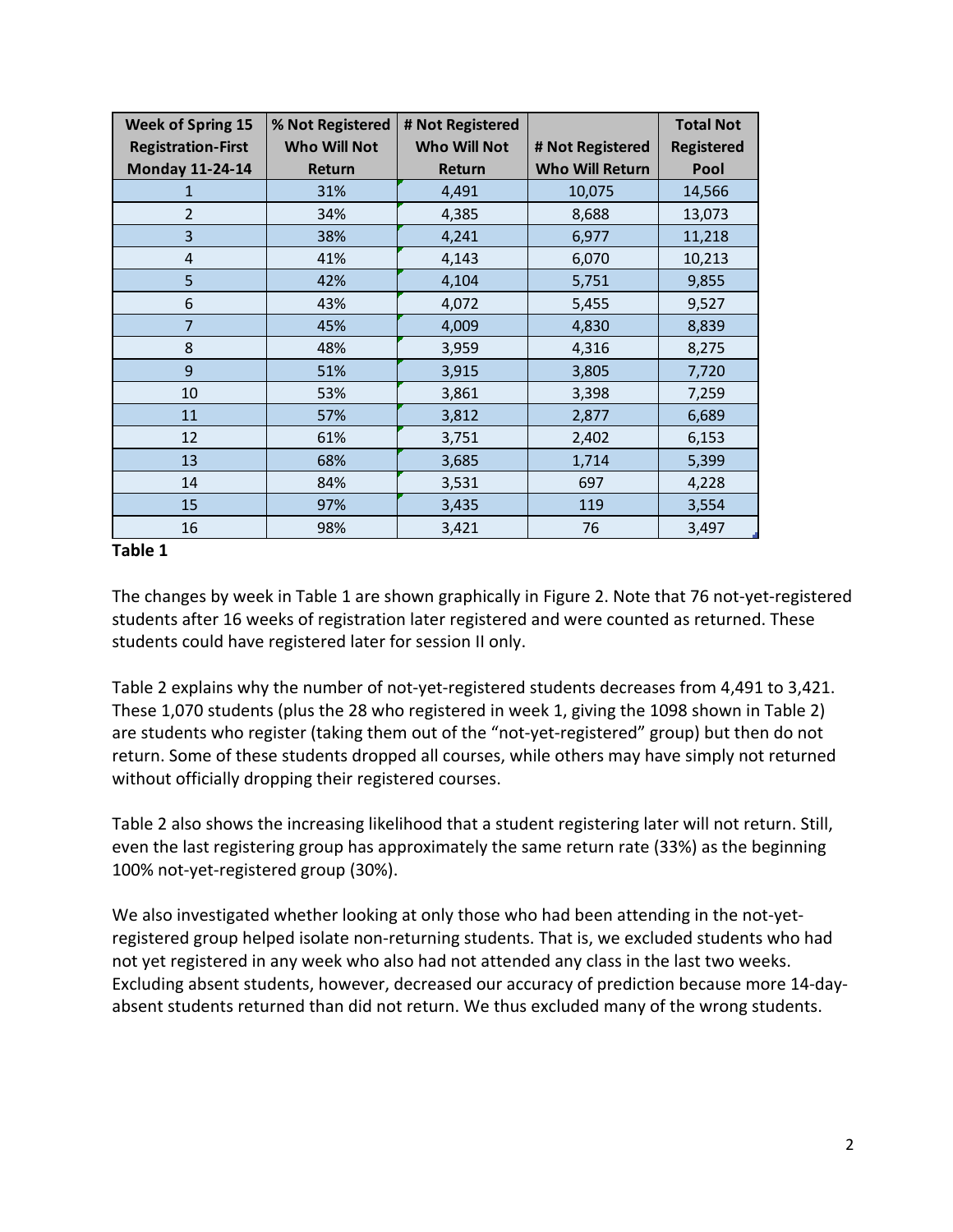## **Findings**

- Beginning in the 10th week of registration for Spring 2015, more than half of the not-yet- registered students do not return (excluding students who, if they pass all Fall 2014 courses, will have earned 60 or more credits).
- Beginning in the 10th week of registration for Spring 2015, the pool of not-yet-registered less than 60 credit students declines from 7,720 to 3,497.
- 10% of students who registered for Spring 2015 do not return—do not attend any classes in Spring 2015. Later weeks of registration have higher concentrations of non‐returning students who register.
- Excluding two-weeks-absent students decreases the percentage of students who will not return in the not‐yet‐registered pool.



 **Figure 2**